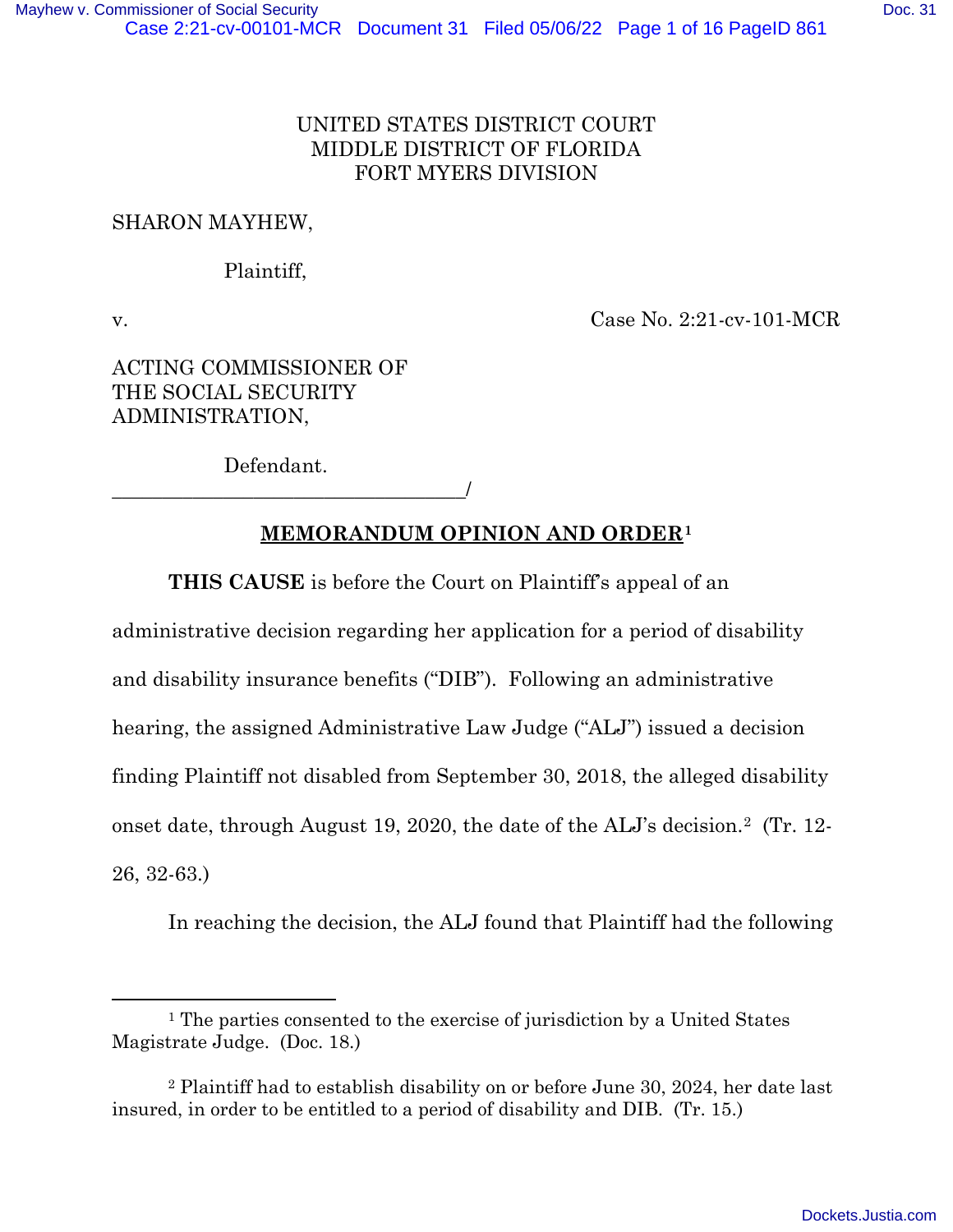severe impairments: degenerative disc disease of the lumbar spine,

fibromyalgia, hypertension, and left common iliac vein thrombosis. (Tr. 17.) After assessing Plaintiff's residual functional capacity ("RFC"),<sup>[3](#page-1-0)</sup> the ALJ concluded, at step four of the sequential evaluation process,<sup>[4](#page-1-1)</sup> that Plaintiff was capable of performing her past relevant work of a receptionist, DOT No. 237.367-038, as generally performed, because it did not require the performance of work-related activities precluded by Plaintiff's RFC. (Tr. 25- 26.)

Plaintiff is appealing the Commissioner's decision that she was not disabled from September 30, 2018 through August 19, 2020. Plaintiff has exhausted her available administrative remedies and the case is properly before the Court. Based on a review of the record, the briefs, and the

(Tr. 21.)

<span id="page-1-0"></span><sup>3</sup> Specifically, the ALJ found that Plaintiff had the RFC : [T]o lift/carry 10 pounds occasionally and five pounds frequently; sit for six hours in an eight-hour workday; stand and/or walk for two hours in an eighthour workday; [claimant] must be permitted to change positions after 30 minutes of work; no operation of foot controls; [claimant can] occasionally climb ramps or stairs, but no climbing of ladders[,] ropes or scaffolds; [claimant can] occasionally balance, stoop, kneel, and crouch; no crawling; [claimant can] frequently forward, lateral, and overhead reach; [claimant can] frequently handle and finger; [claimant] is permitted to prop her feet up above waist level during regularly scheduled breaks; [claimant can have] no concentrated exposure to extreme cold, extreme heat, and vibration; and no exposure to hazardous machinery.

<span id="page-1-1"></span><sup>4</sup> The Commissioner employs a five-step process in determining disability. *See* 20 C.F.R. § 404.1520(a)(4).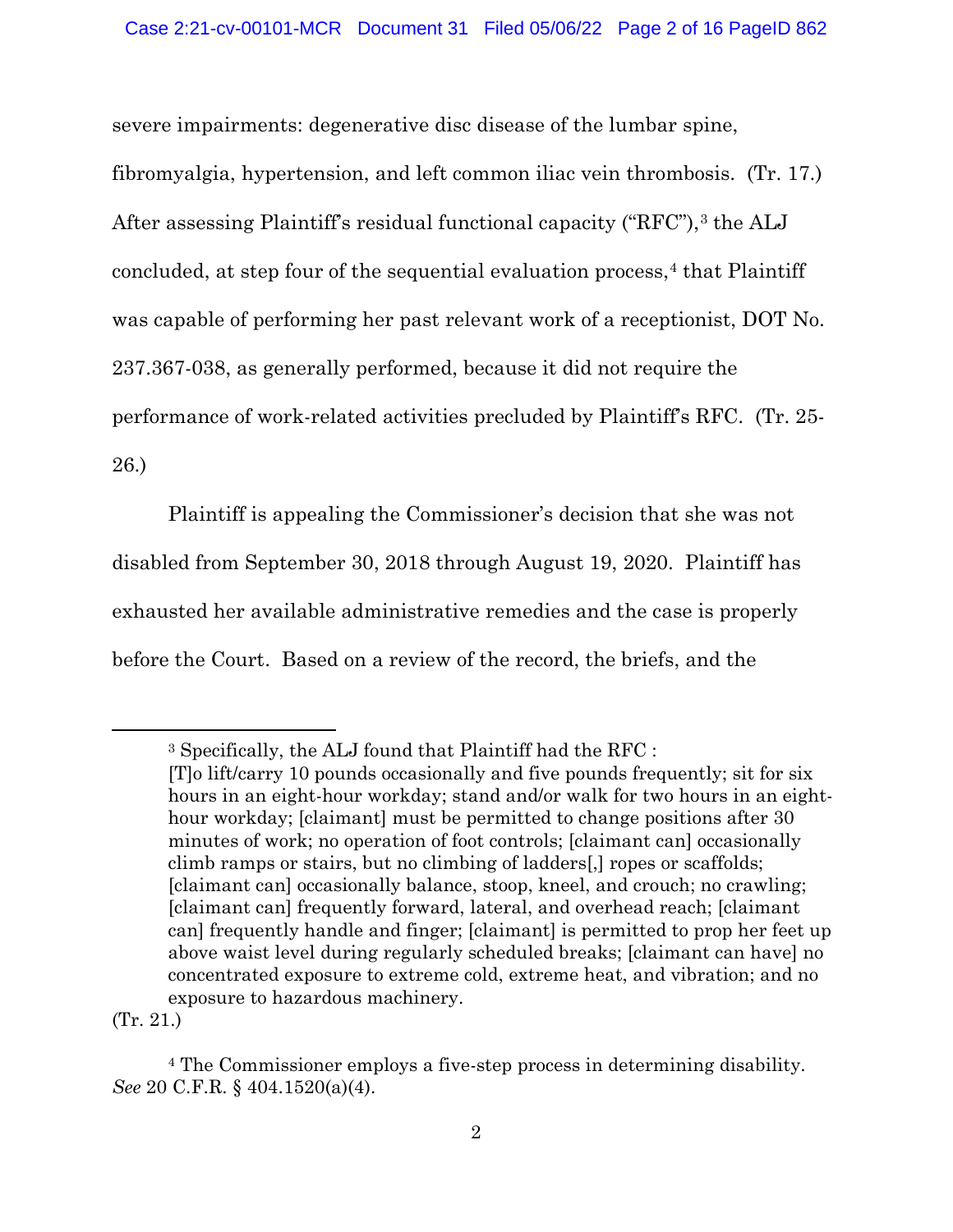applicable law, the Commissioner's decision is **AFFIRMED**.

#### **I. Standard of Review**

The scope of this Court's review is limited to determining whether the Commissioner applied the correct legal standards, *McRoberts v. Bowen*, 841 F.2d 1077, 1080 (11th Cir. 1988), and whether the Commissioner's findings are supported by substantial evidence, *Richardson v. Perales*, 402 U.S. 389, 390 (1971). "Substantial evidence is more than a scintilla and is such relevant evidence as a reasonable person would accept as adequate to support a conclusion." *Crawford v. Comm'r of Soc. Sec.*, 363 F.3d 1155, 1158 (11th Cir. 2004). Where the Commissioner's decision is supported by substantial evidence, the district court will affirm, even if the reviewer would have reached a contrary result as finder of fact, and even if the reviewer finds that the evidence preponderates against the Commissioner's decision. *Edwards v. Sullivan*, 937 F.2d 580, 584 n.3 (11th Cir. 1991); *Barnes v. Sullivan*, 932 F.2d 1356, 1358 (11th Cir. 1991). The district court must view the evidence as a whole, taking into account evidence favorable as well as unfavorable to the decision. *Foote v. Chater*, 67 F.3d 1553, 1560 (11th Cir. 1995); *accord Lowery v. Sullivan*, 979 F.2d 835, 837 (11th Cir. 1992) (stating the court must scrutinize the entire record to determine the reasonableness of the Commissioner's factual findings).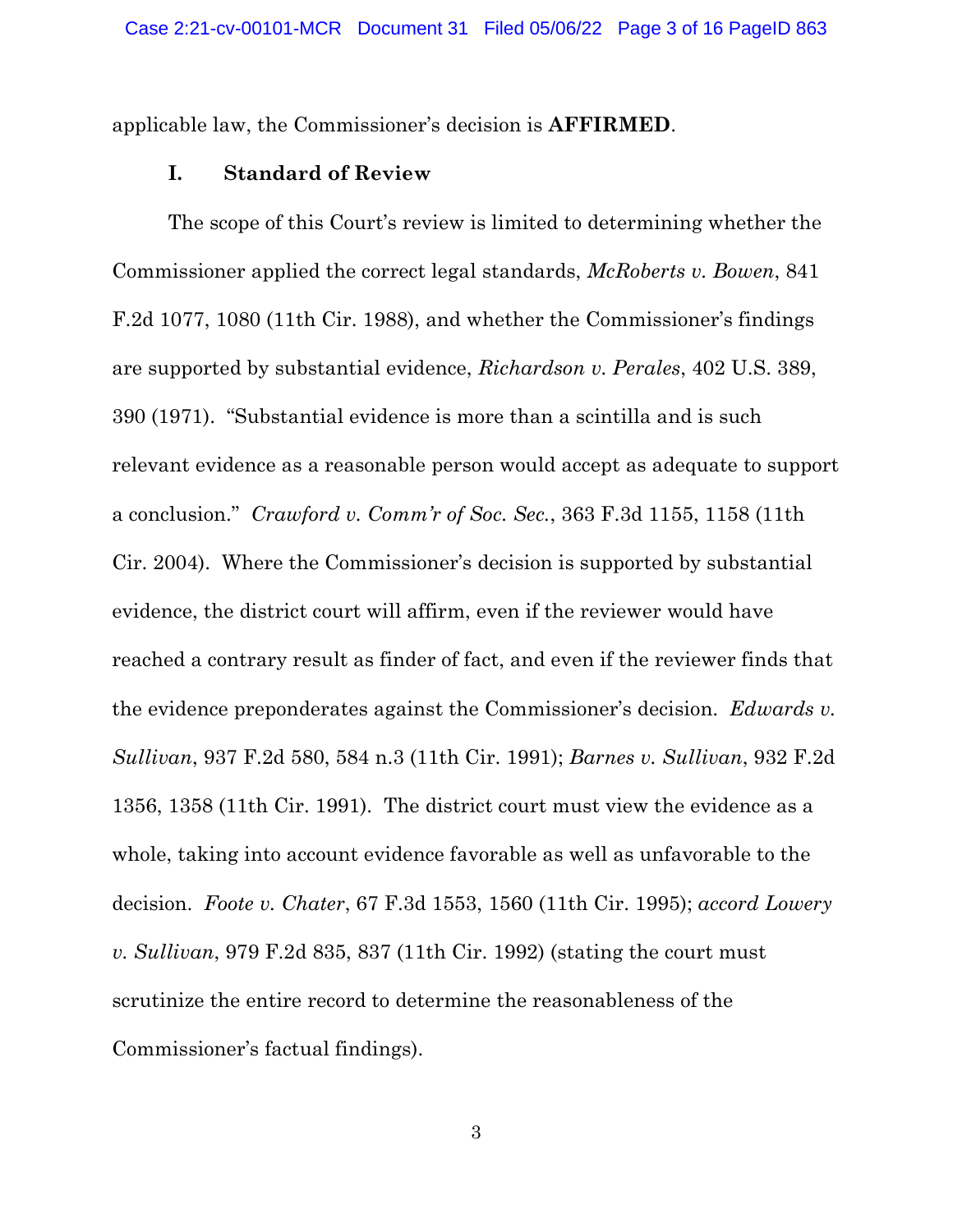#### **II. Discussion**

#### **A. The Parties' Positions**

The sole issue on appeal is whether the ALJ erred in finding Plaintiff's past relevant work of a receptionist to be a standalone job, rather than a composite job. (Doc. 24 at 6.) Plaintiff contends that her past relevant work qualified as a composite job of a receptionist/cleaner, and, as such, the ALJ was prohibited from deciding whether Plaintiff could perform it as generally performed. (*Id.* at 6-7.) Plaintiff states:

As described in the Social Security Administration's Program Operations Manual System ("POMS"), "composite jobs have significant elements of two or more occupations and as such, have no counterpart in the DOT [Dictionary of Occupational Titles]." POMS at DI 25005.020B.

Accordingly, an "ALJ must find the Plaintiff capable of performing the composite job only if he or she can perform all parts of the job" as it was actually performed.

(*Id.* at 6.) She explains:

. . .

During the initial claims process, the Plaintiff was asked about her job duties. She responded that she greeted customers, answered phones, swept floors, and did small loads of laundry (towels), took payments, gave correct change, walked/stood five hours, sat five hours, handled large objects two hours, small objects six hours, heaviest weight lifted [was] 10 pounds, frequently lifted less than 10 pounds. . . .

Although the Plaintiff's job title was receptionist, it is clear from this description that the claimant's past relevant work from 2008 to 2012 was a composite job of receptionist and cleaner.

At a minimum, at the hearing, someone should have asked the claimant how she performed her job as a receptionist, in light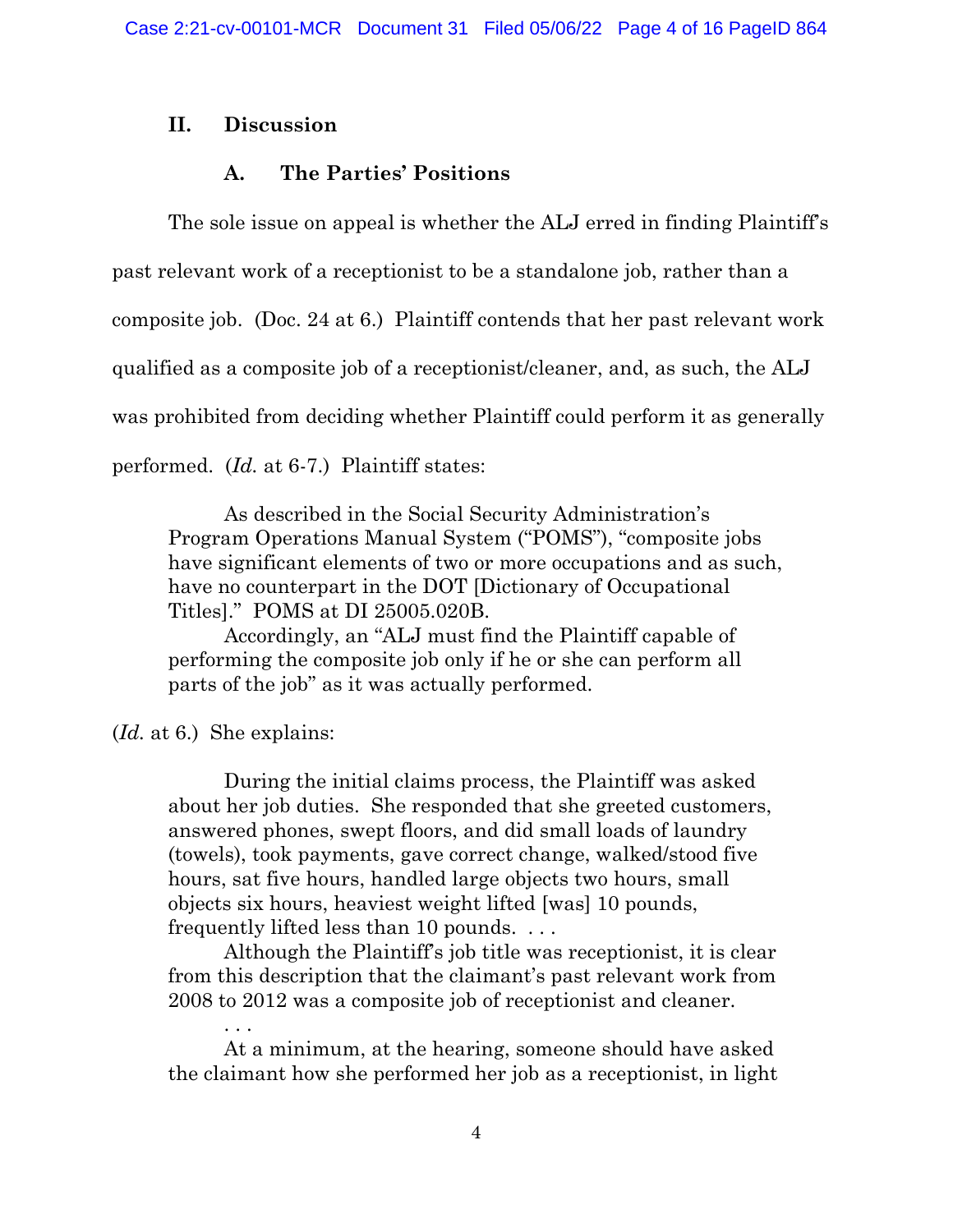of the statements made to the employee of the Defendant.

Had the Plaintiff actually described her job at the hearing, there is a reasonable possibility that [the] vocational expert would have classified the job as a composite job, including tasks of a receptionist and tasks of a cleaner.

(*Id.* at 8-9.) Plaintiff requests that this matter "be reversed and remanded

with directions to develop the record as to the claimant's past relevant work

between 2018 and 2012 and to determine whether this work was a composite

job." (*Id.*)

Defendant responds, in relevant part:

Plaintiff has not demonstrated that her job was a composite job. . . . In her own report, Plaintiff described her job as a receptionist, and Plaintiff's attorney had no objections to the VE's classification of the job during the hearing (Tr. 55-56, 70). The mere fact that Plaintiff performed some additional duties beyond those described in the DOT job description does not mandate a finding it was a composite job. While Plaintiff bears the burden of proving her past work was a composite job, she failed to prove that her job required "significant elements of two or more occupations." SSR 82–61, 1982 WL 31387 at \*2; *See Smith*, 743 F. App'x at 954. Specifically, while she indicated she swept and did small loads of laundry in her work as a receptionist (Tr. 70), she has introduced no evidence showing that those duties made up a significant portion of her prior job.

(Doc. 30 at 5-6 (footnote omitted).) Further:

Plaintiff argues the ALJ should have obtained Plaintiff's testimony during the hearing as to how she performed her past relevant work (Tr. 9). However, Plaintiff's description of the job was already contained in the record prior to the VE's testimony (Tr. 70). Further, as discussed above, the ALJ obtained information regarding the demands of Plaintiff's past relevant work from the VE and from the DOT. . . . Because the ALJ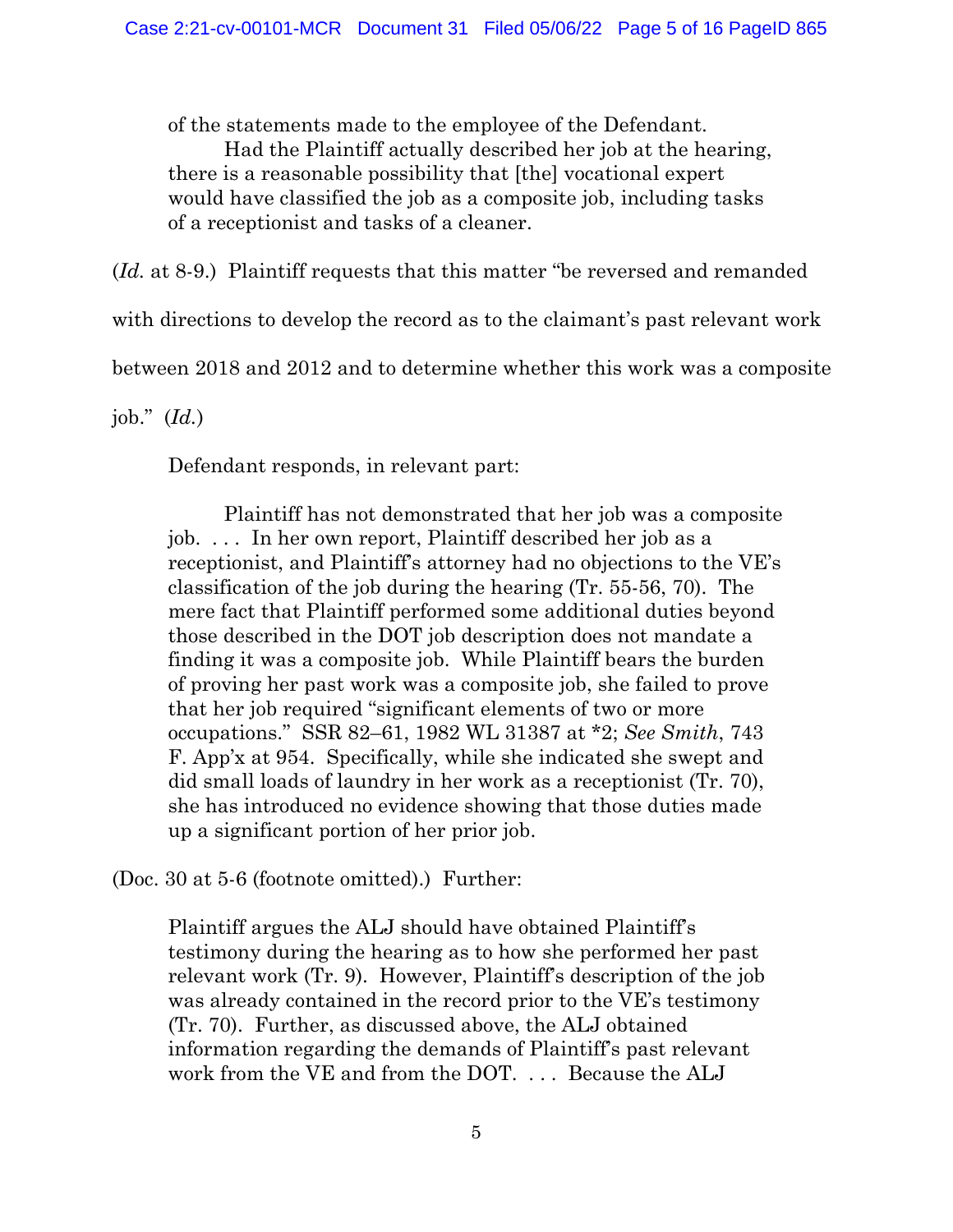properly considered the VE's testimony and the DOT, the ALJ did not need to do more to develop the record regarding the demands of Plaintiff's past relevant work as a receptionist. . . . Plaintiff's description of her receptionist job simply shows there was a distinction between how the receptionist job is generally performed in the national economy and how Plaintiff actually performed it. However, a claimant is not disabled if she is able to perform her past relevant work *either* as she actually performed it *or* as it generally is performed in the national economy.

(Doc. 30 at 7-8 (emphasis in original).)

## **B. Relevant Record Evidence and Administrative Findings**

In a Report of Contact form, dated October 23, 2019, Plaintiff reported the following past jobs: (1) a receptionist at a hair salon from October 2008 until January 2012; (2) an assistant property manager from January 2012 until May 2012; (3) a receptionist/manager at a hair salon from May 2012 until May 2016; and (4) an insurance agent from May 2016 until May 2019.[5](#page-5-0) (Tr. 280.) Plaintiff described her duties for the receptionist position at issue here as follows: greeting customers; answering phones; making appointments; sweeping floors; doing small loads of laundry (towels); taking payments; giving correct change; walking/standing for five hours; sitting for five hours; handling large objects for two hours and small objects for six

<span id="page-5-0"></span><sup>5</sup> Plaintiff worked full-time as an insurance agent until January 2019, after the alleged onset date of September 30, 2018, and then worked part-time until May 2019. (Tr. 280.)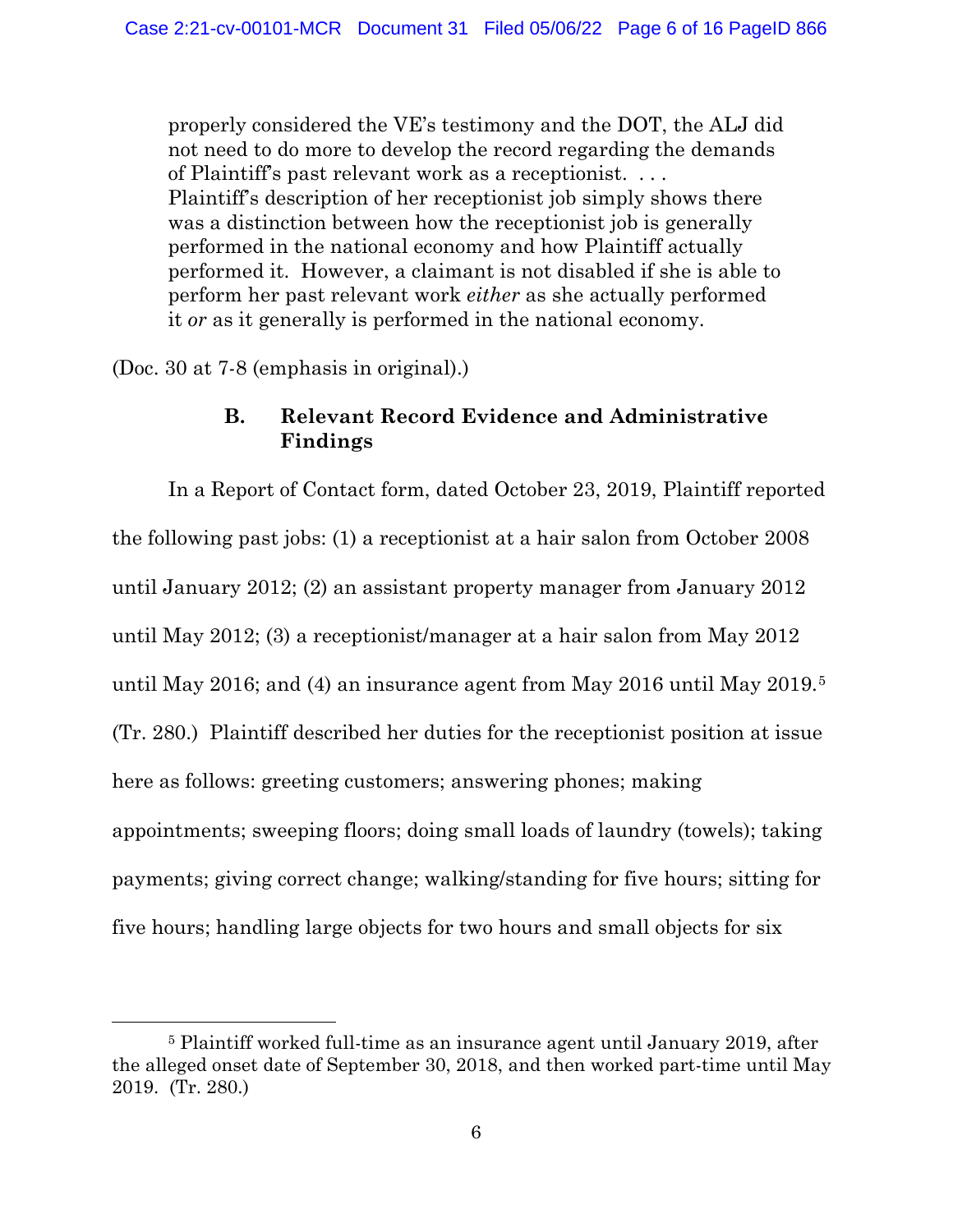hours. (*Id.*) The heaviest weight lifted was ten pounds and the weight lifted

frequently was less than ten pounds. (*Id.*)

At the administrative hearing held on July 29, 2020, the ALJ

questioned the vocational expert ("VE") as follows:

Q What's the past work? A She was [a] property manager. ... Q . . . What's the next job? A Insurance agent... . . .

VE: She was a receptionist. That's [DOT No.] 237.367-038. That's usually done at the sedentary level and has an SVP of 4. And then she had a composite job that was a receptionist, as just given, and beauty shop manager. That's [DOT No.] 187.167-058. That's usually done at the light level and is an SVP of 7.

ALJ: Okay. Okay. And Counsel, do you have any objection to her -- Ms. Taylor's description of the past work as far as accuracy?

# ATTY: None.

ALJ: Okay. So Ms. Taylor, Ms. Laurie [sic] Taylor, is an expert at -- Ms. Mayhew, at disability law and the vocational testimony can get quite technical and nuanced. So, you know, I'll rely on Ms. -- your attorney's lack of objection with respect to the classification of the past work.

# BY ADMINISTRATIVE LAW JUDGE:

Q Okay. Ms. Taylor, the stand[-]alone receptionist, when was that done? . . .

A ... The stand alone was October of 2008 to January 2012.

Q Okay. Let's do some hypotheticals. . . .

A The receptionist would fit within that hypothetical.

. . .

Q Okay. And is your testimony consistent with the *DOT*?

A Yes.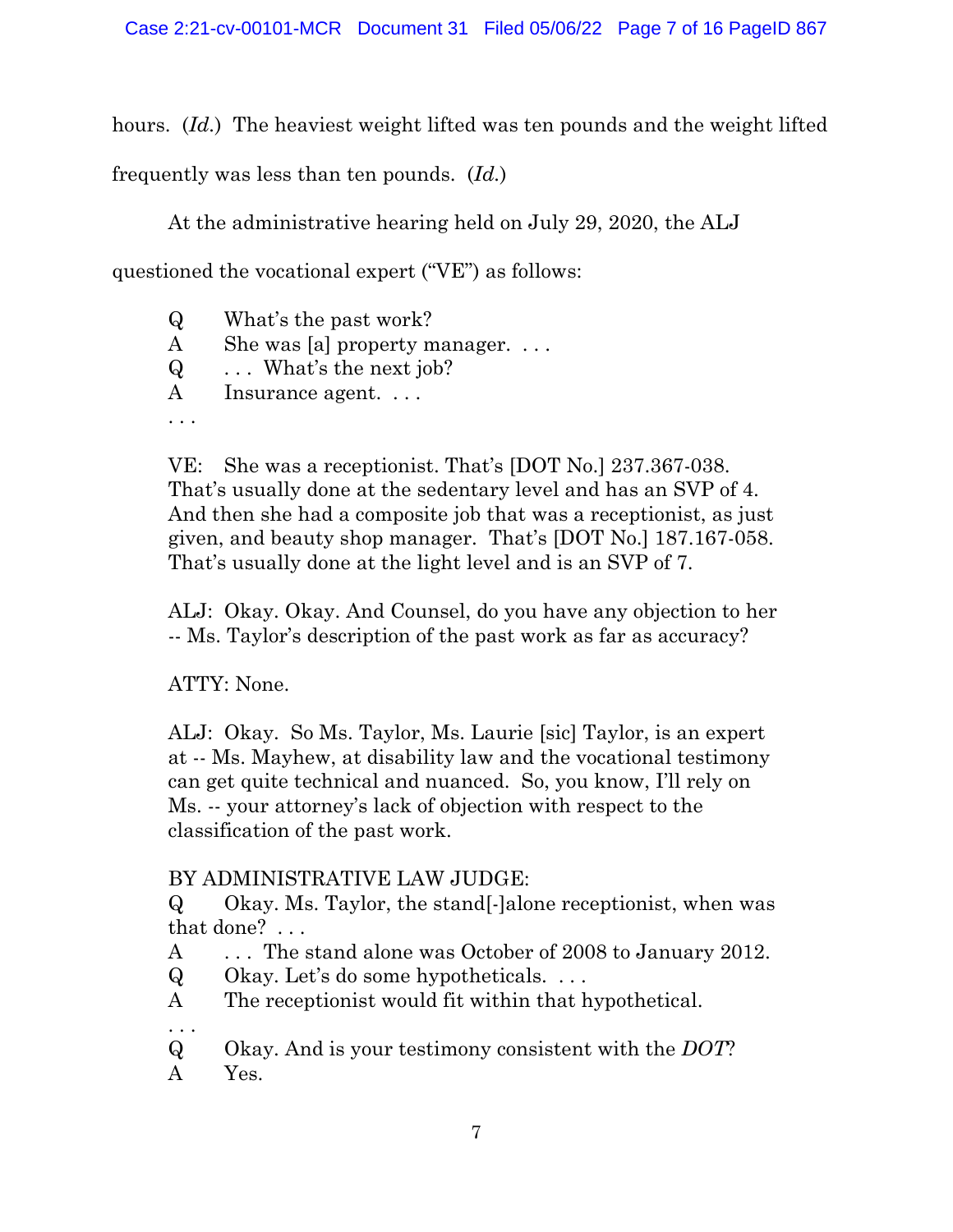(Tr. 54-57.)

In his August 19, 2020 decision, the ALJ determined, based on the VE's testimony, that Plaintiff was capable of performing her past relevant work of a receptionist, DOT No. 237.367-038, as generally performed, because it did not require the performance of work-related activities precluded by Plaintiff's RFC. (Tr. 25-26.) The ALJ noted that this work was classified as sedentary, semiskilled, with a specific vocational preparation ("SVP") level of four. (Tr. 25.) The ALJ also noted that:

In comparing the claimant's [RFC] with the physical and mental demands of this work, the [ALJ] finds that the claimant is able to perform it as generally performed (Hearing Record). According to the testimony of the vocational expert, the claimant is able to perform her past relevant work as a receptionist as generally performed (Hearing Record).

(*Id.*) In a footnote, the ALJ noted that Plaintiff had also held the job of an insurance agent (DOT No. 250.257-010), and the composite job of a receptionist and a beauty shop manager (DOT No. 187.167-058), but found that these positions exceeded Plaintiff's RFC. (Tr. 25-26 n.3.)

## **C. Analysis**

The Court finds that the ALJ's decision is due to be affirmed because his step-four determination is based on correct legal standards and is supported by substantial evidence.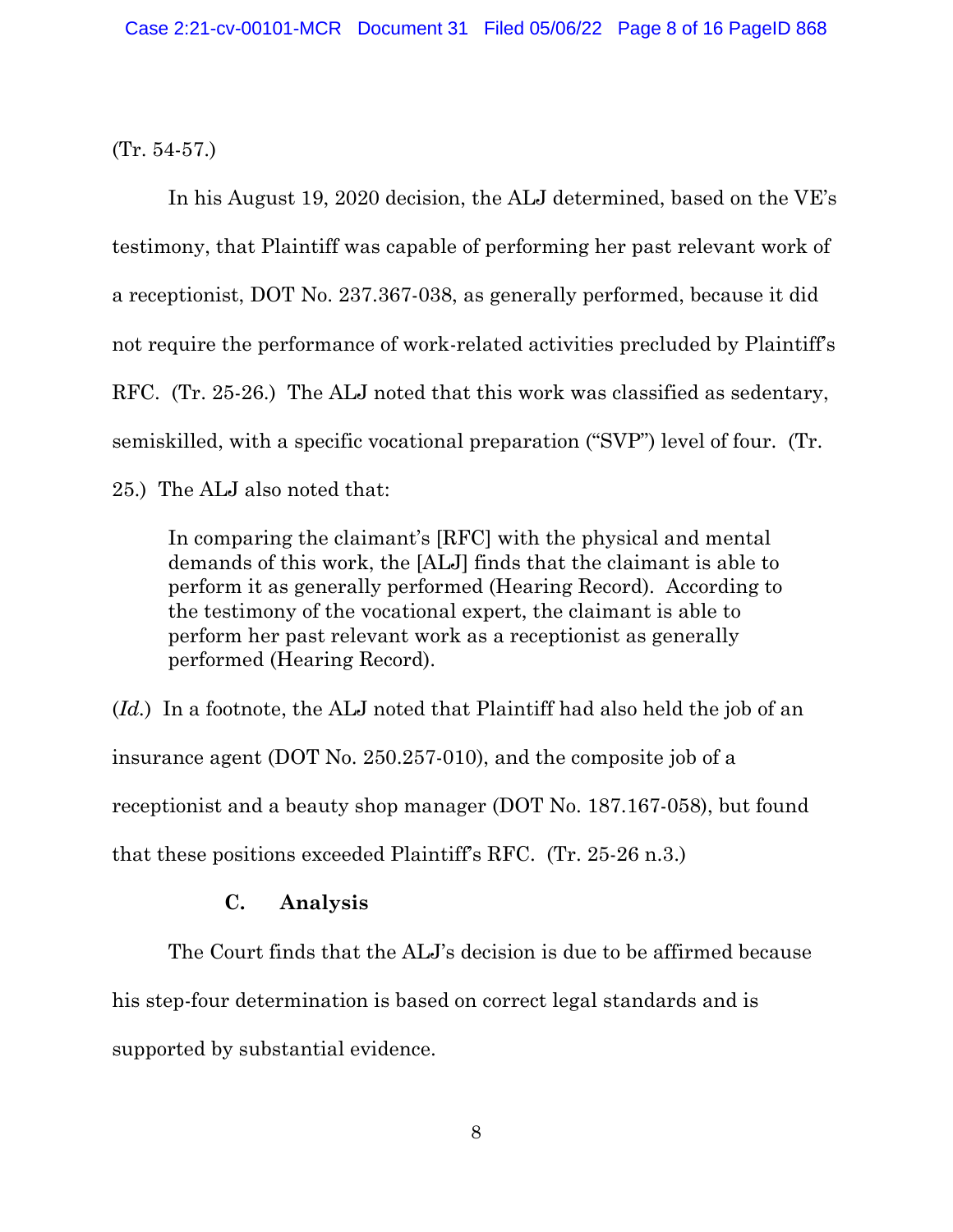At step four, "[i]n considering whether a claimant can return to past work, the ALJ must (1) consider all the duties of the past relevant work and (2) evaluate the claimant's ability to perform the duties in light of h[er] impairments." *Smith v. Comm'r of Soc. Sec.*, 743 F. App'x 951, 953 (11th Cir. 2018) (per curiam) (citing *Lucas v. Sullivan*, 918 F.2d 1567, 1574 n.3 (11th Cir. 1990)). A "claimant must show that [s]he can no longer 'perform [her] past *kind* of work, not that [she] merely [is] unable to perform a specific job [she] held in the past.'" *Id.* (emphasis in original) (quoting *Jackson v. Bowen*, 801 F.2d 1291, 1293 (11th Cir. 1986)). "The burden is on the claimant to show that she can no longer perform her past relevant work as she actually performed it, or as it is performed in the general economy." *Waldrop v. Comm'r. of Soc. Sec.*, 379 F. App'x 948, 953 (11th Cir. 2010) (per curiam) (citing *Jackson*, 801 F.2d at 1293-94). "[I]t it is the claimant's burden to demonstrate not only that she can no longer perform her past relevant work as she actually performed it, but also that she can no longer perform this work as it is performed in the general economy." *Id*. "Generally, a claimant is not disabled if he or she can perform past relevant work, 'either as the claimant actually performed it or as generally performed in the national economy.'" *Bitowf v. Saul*, No. 1:19-00845-N, 2021 WL 1183794, \*11 (S.D. Ala. Mar. 29, 2021) (quoting 20 C.F.R. § 404.1560(b)(2)).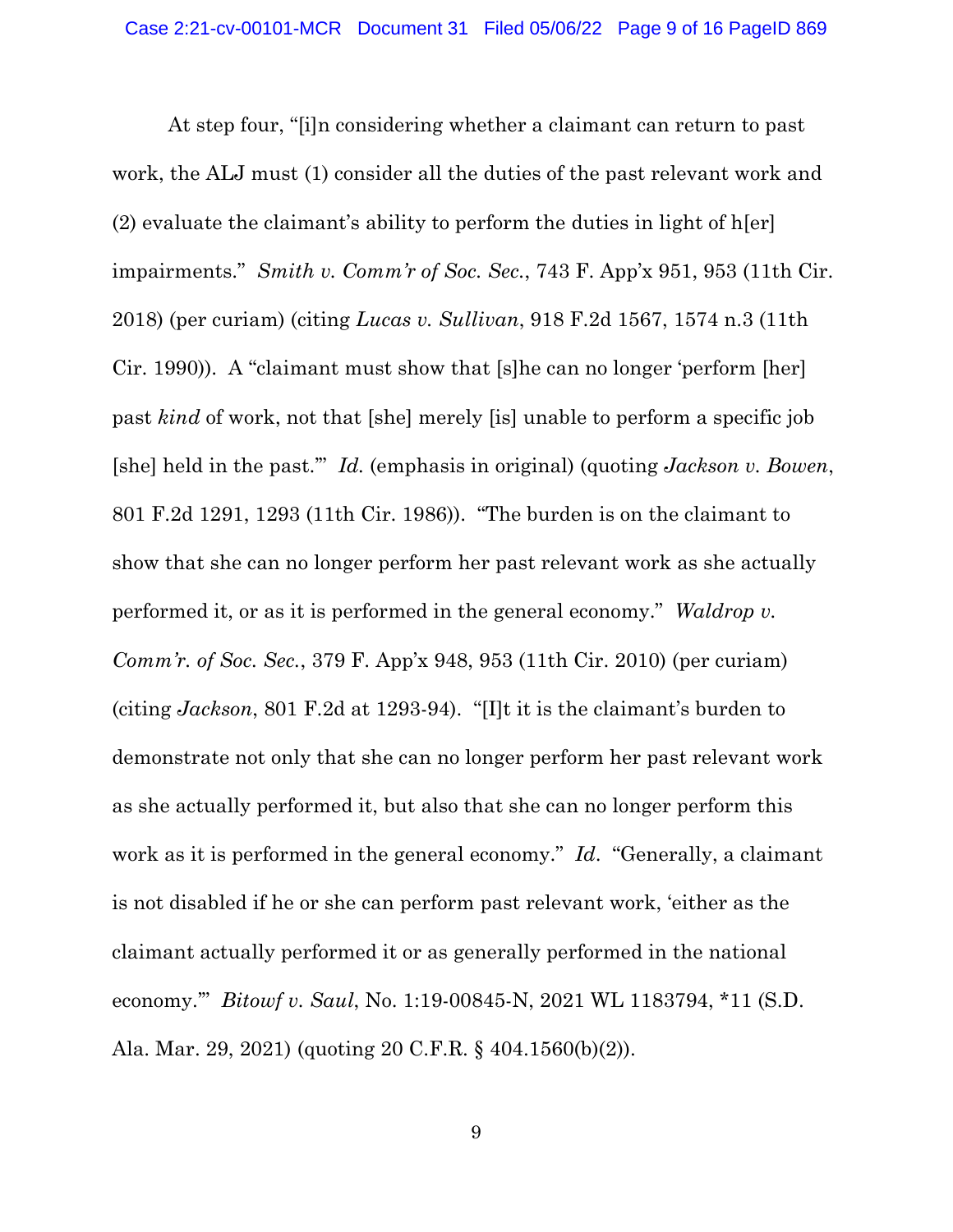Although it is undisputed that an ALJ may rely on information in the DOT and testimony from a VE to determine whether a claimant can perform her past relevant work as usually performed in the national economy, $6$  the physical and mental requirements of that work must first be determined. *See* SSR 82-62 ("In finding that an individual has the capacity to perform a past relevant job, the determination or decision must contain among the findings the following specific findings of fact: 1. A finding of fact as to the individual's RFC. 2. A finding of fact as to the physical and mental demands of the past job/occupation. 3. A finding of fact that the individual's RFC would permit a return to his or her past job or occupation."); *Woods v. Astrue*, No. 8:08-cv-1095-T-TBM, 2009 WL 2242611, \*7 (M.D. Fla. July 27, 2009) (stating that "the ALJ has the duty to fully investigate and make explicit findings as to the physical and mental demands of a claimant's past relevant work and to compare that with what the claimant herself is capable of doing before [the

<span id="page-9-0"></span><sup>6</sup> *See* 20 C.F.R. § 404.1560(b)(2) (stating that a VE may offer evidence "concerning the physical and mental demands of a claimant's past relevant work, either as the claimant actually performed it or as generally performed in the national economy," which "may be helpful in supplementing or evaluating the accuracy of the claimant's description of [her] past work" and, also, the VE "may offer expert opinion testimony in response to a hypothetical question about whether a person with the physical and mental limitations imposed by the claimant's medical impairment(s) can meet the demands of the claimant's previous work"); SSR 82-61, 1982 WL 31387 ("The . . . [DOT] descriptions can be relied upon—for jobs that are listed in the DOT—to define the job as it is *usually* performed in the national economy.") (emphasis in the original).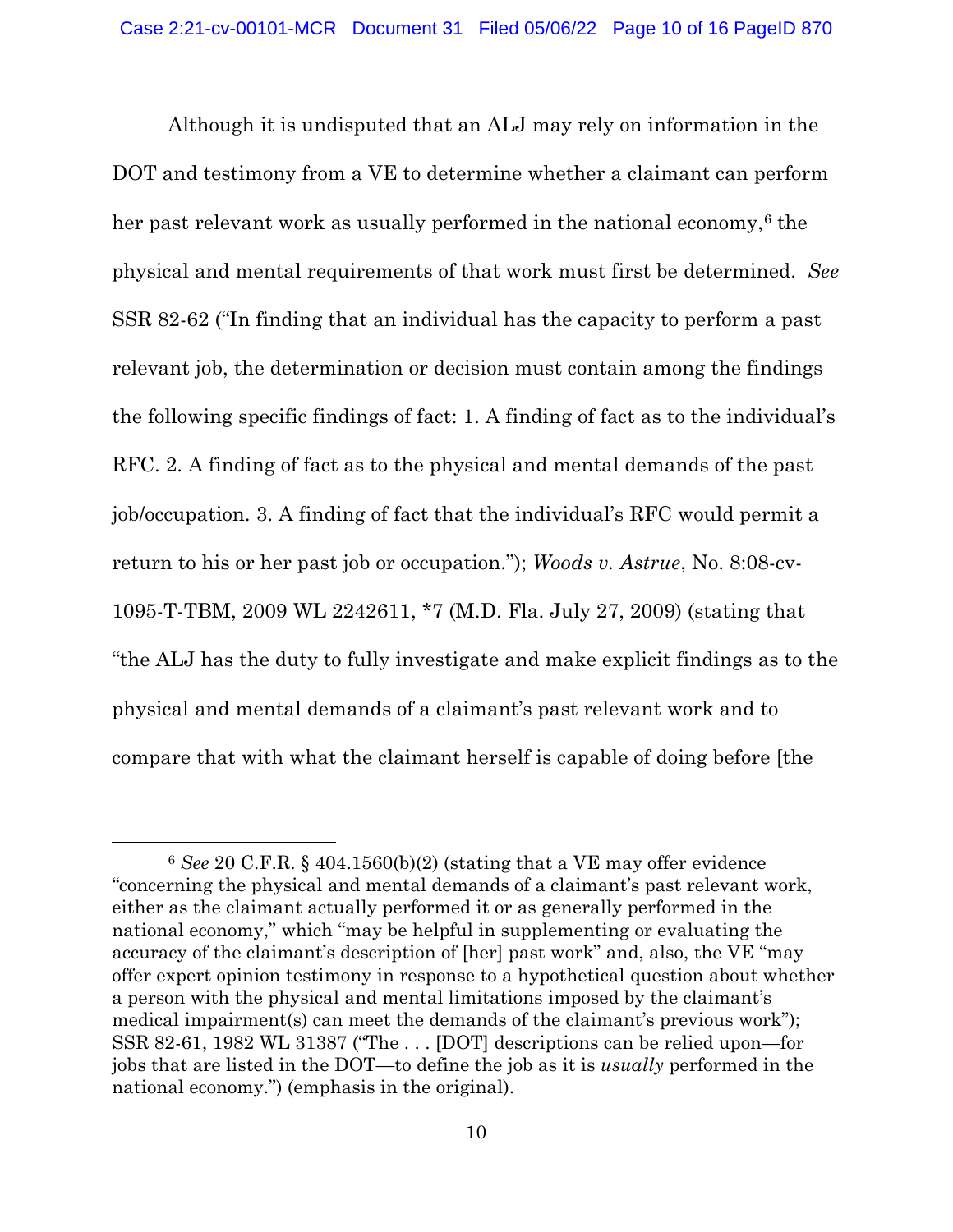ALJ] determines that she is able to perform her past relevant work")

(internal citations and quotation marks omitted). As stated in SSR 82-62:

The claimant is the primary source for vocational documentation, and statements by the claimant regarding past work are generally sufficient for determining the skill level, exertional demands and non[-]exertional demands of such work. Determination of the claimant's ability to do [past relevant work] requires a careful appraisal of (1) the individual's statements as to which past work requirements can no longer be met and the reason(s) for his or her inability to meet those requirements; (2) medical evidence establishing how the impairment limits ability to meet the physical and mental requirements of the work; and (3) in some cases, supplementary or corroborative information from other sources such as employers, the [DOT], etc., on the requirements of the work as generally performed in the economy.

SSR 82-62.

However, when the claimant's "past relevant work qualifies as a composite job[,]" defined as a job "that has 'significant elements of two or more occupations and, as such, [has] no counterpart in the DOT," then "the ALJ must consider the particular facts of the individual case to consider whether the claimant can perform [her] previous work *as actually performed*." *Smith*, 743 F. App'x at 954 (citing SSR 82-61 at \*2) (emphasis added). "Past relevant work may qualify as a composite job 'if it takes multiple DOT occupations to locate the main duties of the [past relevant work] as described by the claimant.'" *Id.* (quoting POMS DI 25005.020). "Generally, it is the claimant's burden to show that past relevant work was a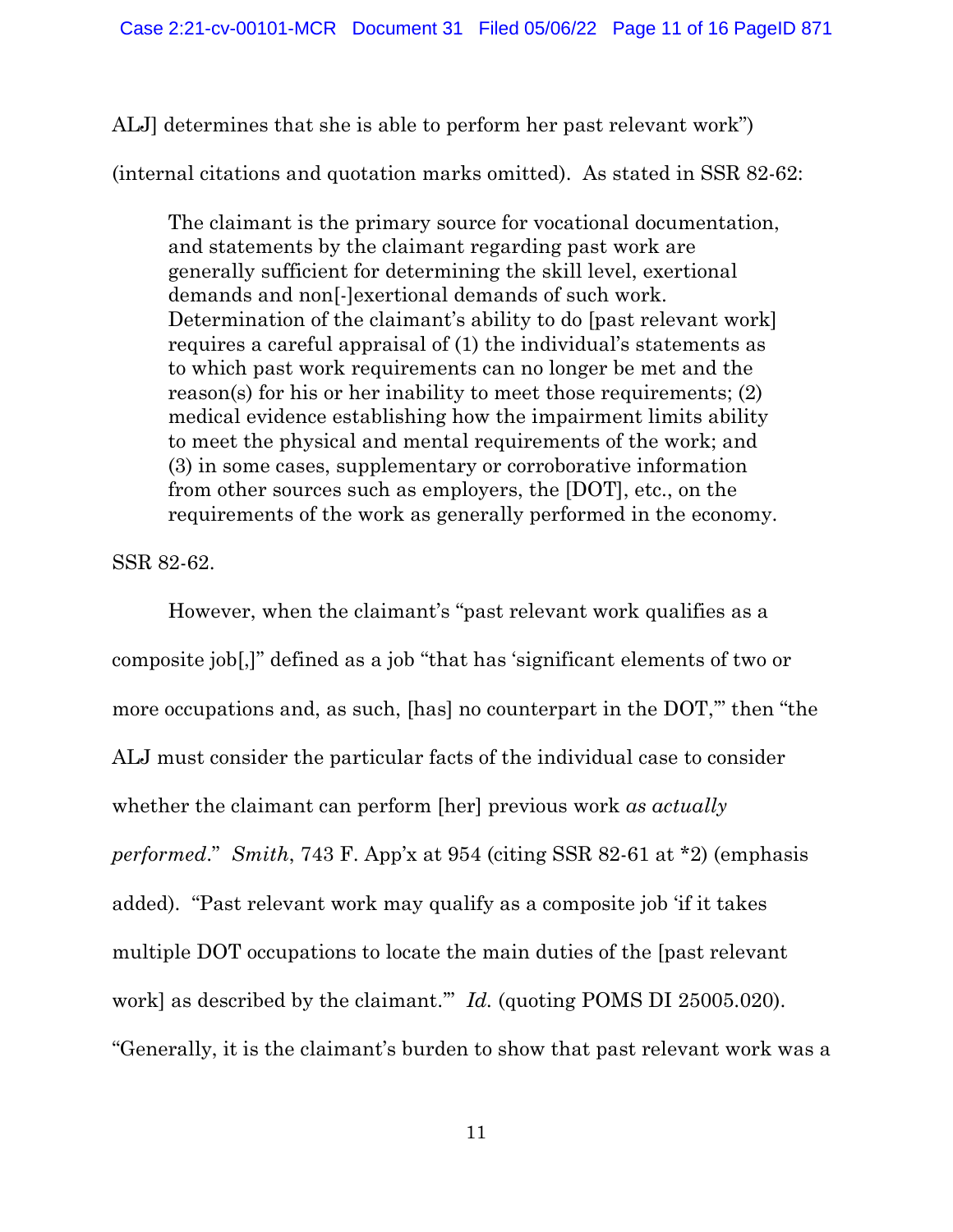'composite job.'" *Bitowf*, 2021 WL 1183794, at \*11 (citing *Smith*, 743 F. App'x at 954).

 In the instant case, the VE identified three positions as Plaintiff's past relevant work and the ALJ pursued hypotheticals only about the standalone receptionist position, which Plaintiff now argues is a composite job of a receptionist/cleaner. "If an ALJ finds that a plaintiff's [past relevant work] constitutes a composite job, the ALJ must determine whether the plaintiff has the RFC to perform the exertional demands of all the tasks associated with the composite job." *Cantu v. Comm'r of Soc. Sec.*, No. 2:19-cv-832-MRM, 2021 WL 960686, \*6 (M.D. Fla. Mar. 15, 2021) (citing *Gregory v. Astrue*, No. 5:07-cv-19-Oc-GRJ, 2008 WL 4372840, \*7 (M.D. Fla. Sept. 24, 2008) (finding that the ALJ's failure to sufficiently develop the record for the court to determine whether the plaintiff's past relevant work was a composite job constituted a reversible error)).

 Here, Plaintiff has not met her burden of establishing that the receptionist position was a composite job requiring an analysis of the job as actually performed. Plaintiff claims that although her job title was "receptionist," "it is clear from [her own] description [of the job] that [her] past relevant work from 2008 to 2012 was a composite job of receptionist and cleaner." (Doc. 24 at 8.) As in *Smith*, Plaintiff has not introduced any

12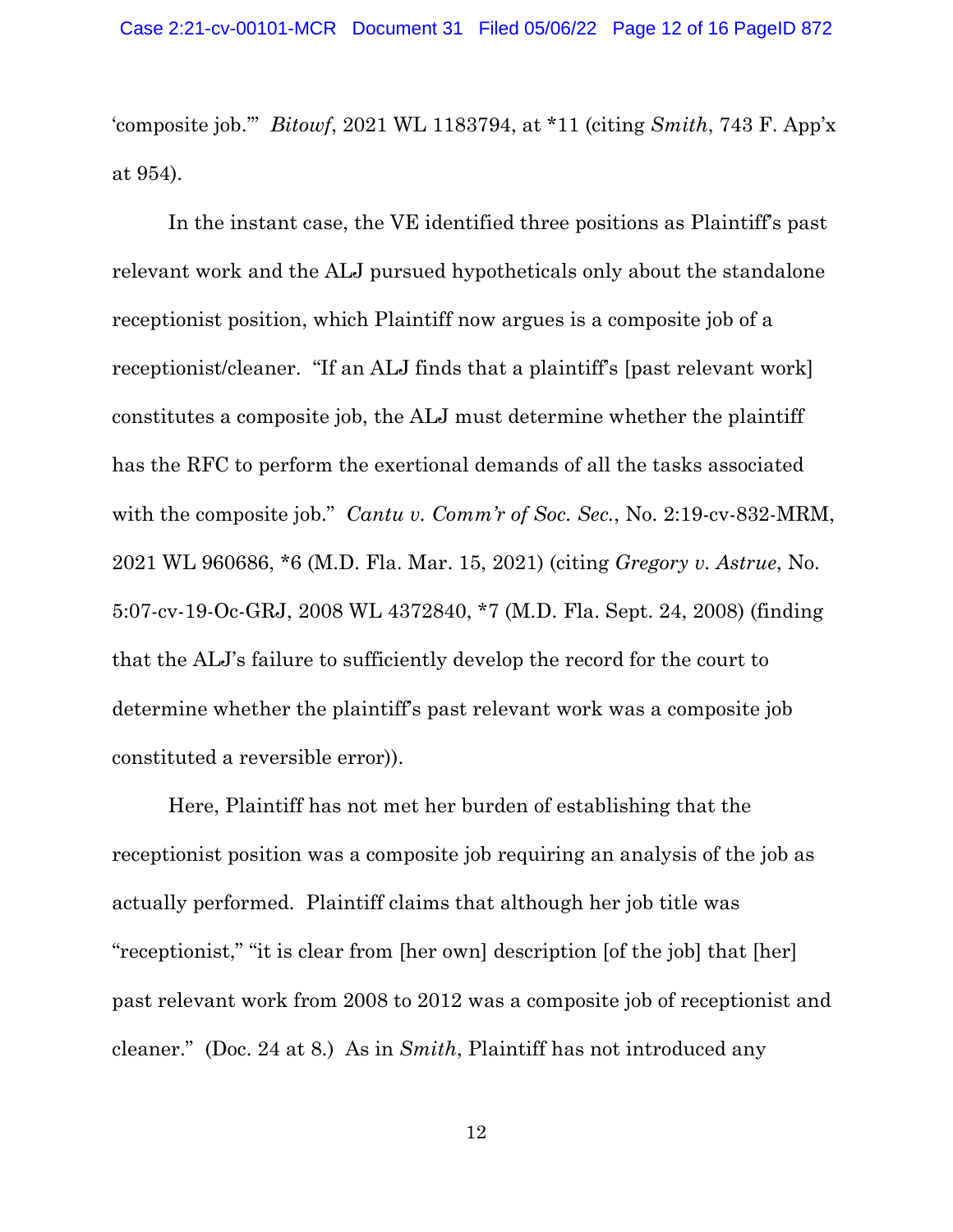evidence about how much time was spent on the purported second occupation of a cleaner and has not "otherwise establish[ed] that this duty was a significant element of the job." *Smith*, 743 F. App'x at 954.

According to Plaintiff, "at a minimum, at the hearing, someone should have asked [her] how she performed her job as a receptionist, in light of the statements made to the employee of the Defendant" on the Report of Contact form. (Doc. 24 at 9.) Plaintiff argues that if she had "actually described her job at the hearing, there is a reasonable possibility that [the] vocational expert would have classified the job as a composite job, including tasks of a receptionist and tasks of a cleaner." (*Id.*) Although Plaintiff argues that "someone" should have inquired about her job duties, Plaintiff was represented by counsel who had an ample opportunity to develop a line of questioning about her past relevant work either during the general examination or once the VE's testimony began. As the hearing transcript shows, Plaintiff's counsel had no objection to the hypotheticals or to the VE's testimony about Plaintiff's past relevant work as described. Specifically, the following exchange took place at the hearing:

. . . .

A She was a receptionist. That's 237.367-038. That's usually done at the sedentary level and has an SVP of 4. And then she had a composite job that was a receptionist, as just given, and

 $Q \dots$  What's the next job?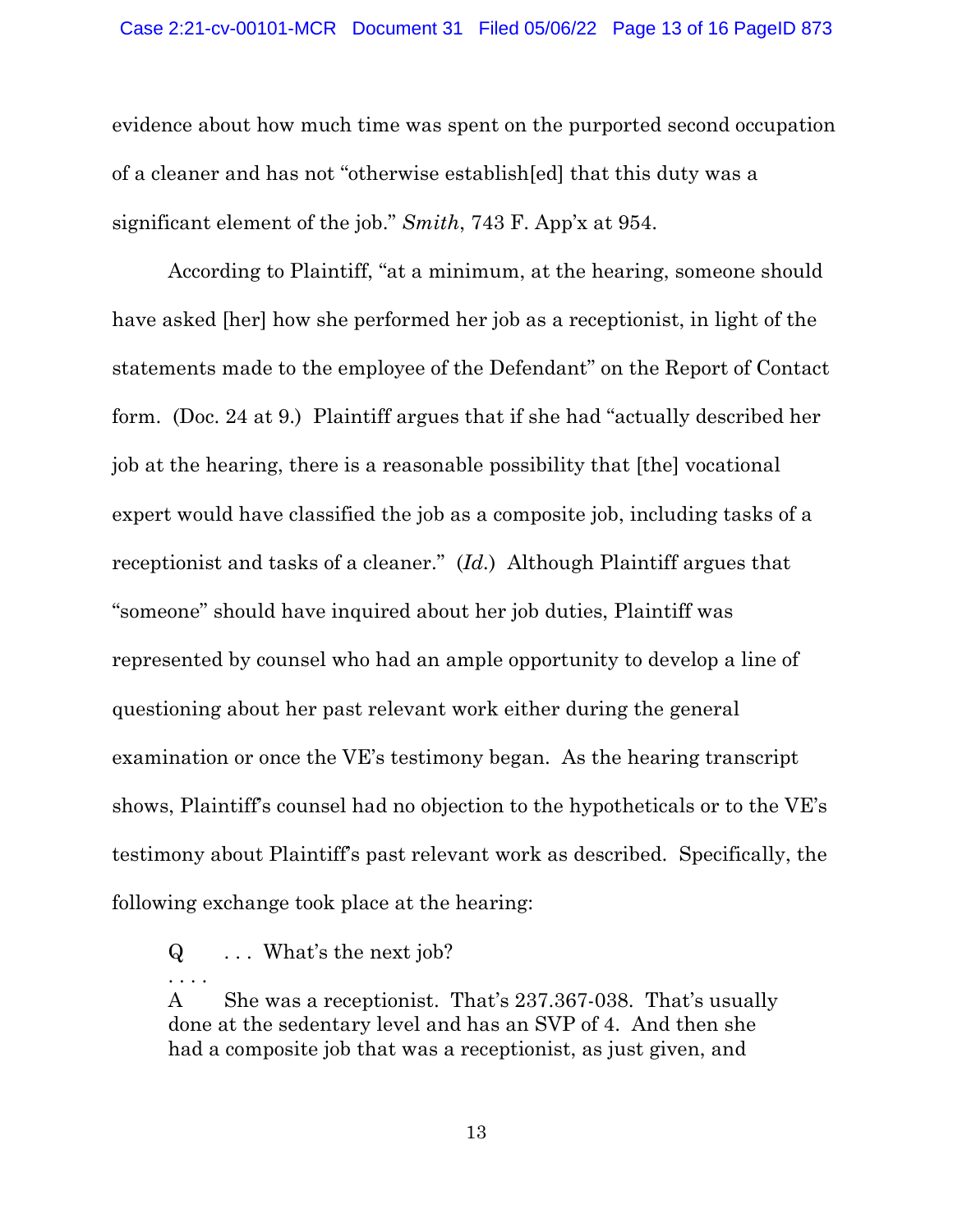beauty shop manager. That's 187.167-058. That's usually done at the light level and is an SVP of 7.

ALJ: Okay. Okay. And *Counsel, do you have any objection to her - - Ms. Taylor's description of the past work as far as accuracy?* 

ATTY: *None.* 

ALJ: Okay. So Ms. Taylor, Ms. Laurie [sic] Taylor, is an expert at -- Ms. Mayhew, at disability law and the vocational testimony can get quite technical and nuanced. So, you know, *I'll rely on Ms. - your attorney's lack of objection with respect to the classification of the past work.* 

(Tr. 55-56 (emphasis added).)

In sum, the ALJ did not consider the receptionist position as a composite job in reliance on the VE's testimony and Plaintiff's counsel's lack of objection thereto.[7](#page-13-0) Based on the foregoing, the ALJ's findings as to the stand-alone receptionist position are based on correct legal standards and supported by substantial evidence. *See Fleurima v. Saul*, No. 8:19-cv-2835-T-AAS, 2020 WL 6074388, \*4 (M.D. Fla. Oct. 15, 2020) (finding that substantial evidence supported the ALJ's conclusion that plaintiff could perform her past relevant work as an administrative assistant and that it was not a composite job where she failed to object to the VE's testimony, did not raise the "possibility that her work was not past relevant work or a composite job at

<span id="page-13-0"></span><sup>7</sup> The ALJ was able to assess composite jobs where appropriate, as demonstrated by his discussion of the composite job of a receptionist/beauty shop manager that Plaintiff was no longer able to perform. (Tr. 25-26 n.3.)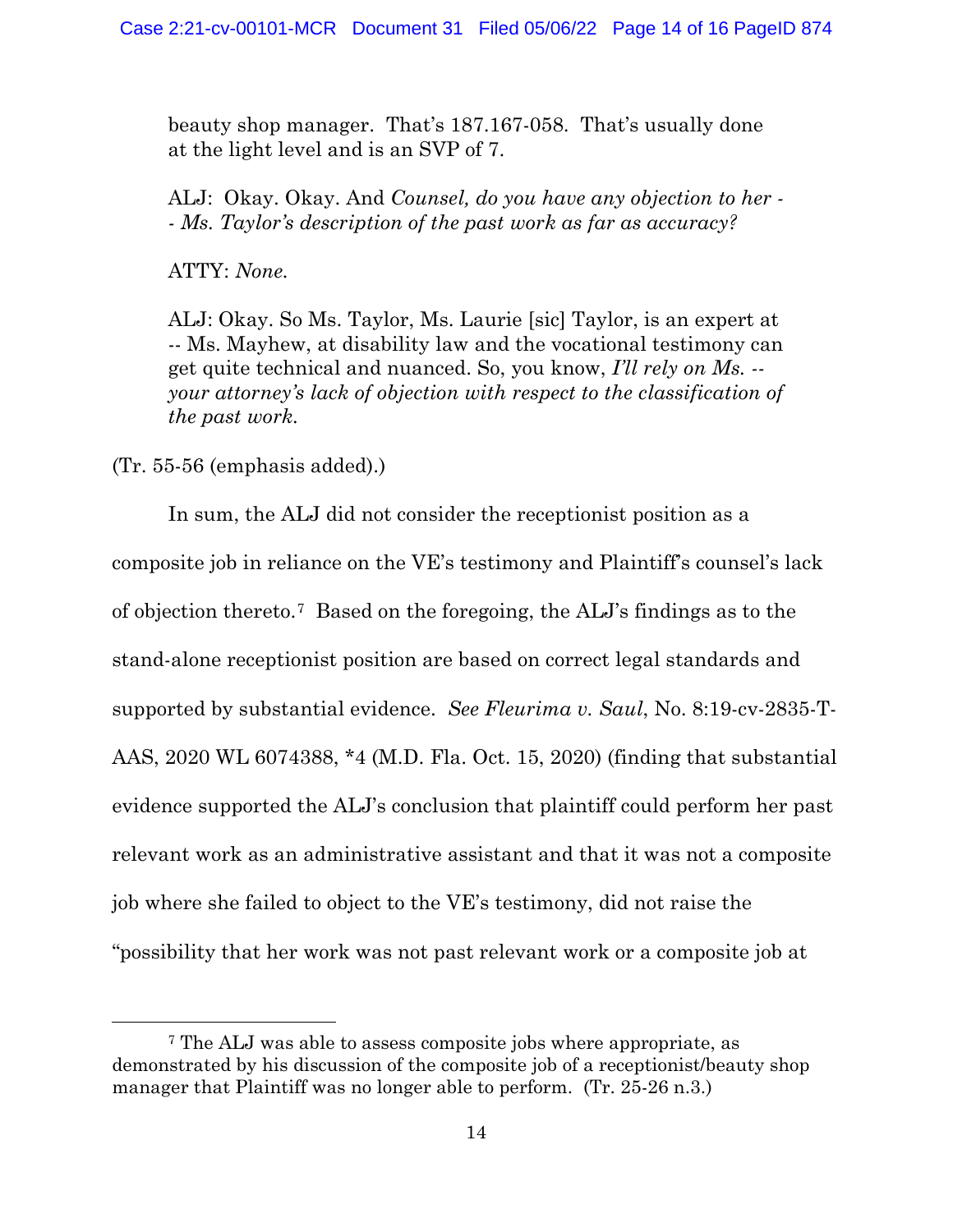the hearing," and the VE never categorized the past relevant work as having "significant elements of two or more occupations so that it would have no counterpart in the DOT"); *Sumlin v. Saul*, No. 8:19-cv-3126-T-30AAS, 2020 WL 7232240, \*8 (M.D. Fla. Nov. 23, 2020) (report and recommendation adopted by 2020 WL 7229746 (M.D. Fla. Dec. 8, 2020)) (finding that substantial evidence supported the ALJ's conclusion that plaintiff could perform her past relevant work as a reservation clerk and that it was not a composite job based, in part, on plaintiff's failure to object to the VE's testimony, or to raise the possibility that her work was not relevant work or a composite job at the hearing, her failure to introduce evidence that her past relevant work was a composite job, and noting that the VE never stated that plaintiff's "reservation clerk work had significant elements of two or more occupations so that it would have no counterpart in the DOT").

1. The Commissioner's decision is **AFFIRMED**.

2. The Clerk of Court is directed to enter judgment consistent with this Order, terminate any pending motions, and close the file.

**DONE AND ORDERED** at Jacksonville, Florida, on May 5, 2022.

E C. RICHARDSON UNITED STATES MAGISTRATE JUDGE

Copies to:

ccordingl y, it is :